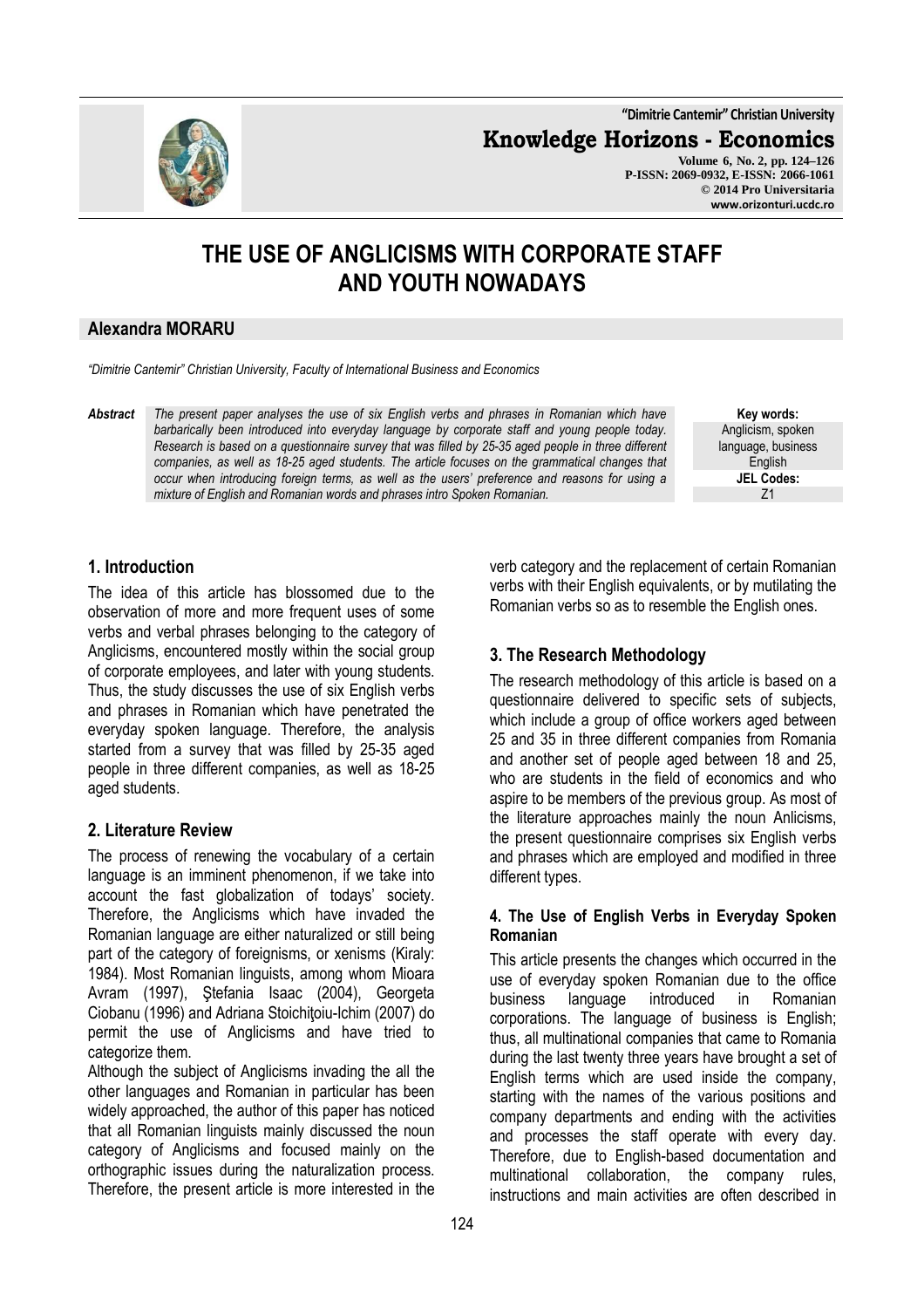English and never translated into Romanian, even if all employees are Romanian.

However, besides the actual business English which is untranslatable, and universally agreed to be used as such, there are a few English verbs which have penetrated the everyday spoken language and have barbarically modified the use of Romanian. This use has acquired a certain level of "coolness" for those who use it, as the multinational companies which invented it offer the most wanted jobs among Romanian youth. This phenomenon has spread as the employees who speak "Romglish" do not only use this type of language at the office. They have already incorporated it into their way of speaking and it has become a trademark for the corporate clerk who represents a high standard for young people in search of a good job.

All these premises have been proven by circulating the survey under the form of 7 questions which asked the interviewed subjects to specify the percentage of their everyday use of the variants a face sens vs. a avea sens, a fi determinat vs. a fi a fi hotărât , a oferi support vs. a sprijini, a bucui/a bookui vs. a rezerva or a înregistra, a se focusa vs. a se concentra and a se decide vs. a se hotărî. As most of the Romanian linguists discussed mainly the noun Anlicisms, the present research analyses six English verbs and phrases which are employed and modified in three different types:

• The first category is represented by incorrect translations: the first verb in the questionnaire is a non-Romanian translation of the English idiom "to make sense", which is used as "a face sens" instead of the Romanian phrase "a avea sens"; the second phrase is another wrong translation of "to be determined" as "a fi determinat", instead of "a fi hotărât"; and the third mistranslated verb is "to offer suport" as "a oferi support" instead of "a sprijini"/ "a sustine"/ "a ghida".

• The second category is marked by two verbs which are not translated, but grammatically modified according to the Romanian conjugation: "a bookui" from "to book", employed both with the meaning of "to reserve" and "to fill in"; and "a se focusa" from "to focus". The second verb is also changed to become a reflexive verb, so as to follow the pattern of the Romanian equivalent "a se concentra". Therefore, the English verb "to book" acquires the person morphemes of the forth verb conjugation in Romanian, while the verb "to focus" is modeled according to the first conjugation pattern of Romanian verbs. Therefore, both verbs fall under the two categories of conjugation according to which verb Anglicisms are modeled (Athu: 2011, 140-142).

• The third category is an abnormal use of the Romanian verb "a decide" changed into "a se decide", which is modified according to the reflexive form of the other Romanian verb "a se hotărî". This use is rather strange, as the English verb "to decide" is not reflexive at all.

According to Adriana Stoichitoiu-Ichim (2007) the lexical innovations are real structural and functional units, but many Anglicisms remain phonetically and morphologically inadequate to the Romanian language. Thus, the survey tests the preference of Romanian users for these terms by giving examples in sentences, not only asking if a certain verb is used instead of another and tries to explain why these inadequate terms do penetrate the spoken language.

Therefore, after the data has been processed, the author has come up with a surprising outcome for the first category. Thus, even if the phrase that was most encountered and noticed as misused in very day speech was "a face sens", the results prove that corporate staff admits using it only in a very low percentage, namely 10% as opposed to the correct variant, which is preferred. It is important to say that the questionnaire asks the subjects to specify the percentage of use between the two variants. So, 50% of the interviewed corporate employees admitted using the wrong form in 10% of the cases, but they still preferred using the correct form. It is likely that when shown the tow variants, people should recognize their own mistake and avoid mentioning the real percentage. As for the second group, the percentage raised to 20% preference for those who use both terms. Therefore, 70% of the interviewed students said they are actually using the wrong term, but only in 20% of the cases.

The results for the second phrase  $-$  "a fi determinat" instead of "a fi hotărât" – are higher. That is, for the group of employees aged between 25 and 35, 50% of the subjects admitted using the wrong form, but some of them gave an average of 20 %, while others (only a few) said they prefer the misuse in 70% of the cases. This use is correlated to the bilingual environments, where there are English speaking colleagues, or collaborators and the Romanian employees tend to translate from English into Romanian when speaking to other Romanian colleagues. The outcome for the segment of young people aged 18-25 was that 80% of the subjects use the Anglicism in almost 40% of the cases. However, there is no specification as to being determined by something, or someone. The meaning of the misused term comes out from the oppositesynonymic variant "a fi hotărât".

The third example belonging to this category of word by word translations is the phrase "a oferi suport", which was reported to be used by 60% of the corporate employees in almost 50% of the cases. This preference results from the same reasons as the previous one and is used even more frequently. The students, however, recorded using it in 40% of the cases, without any direct